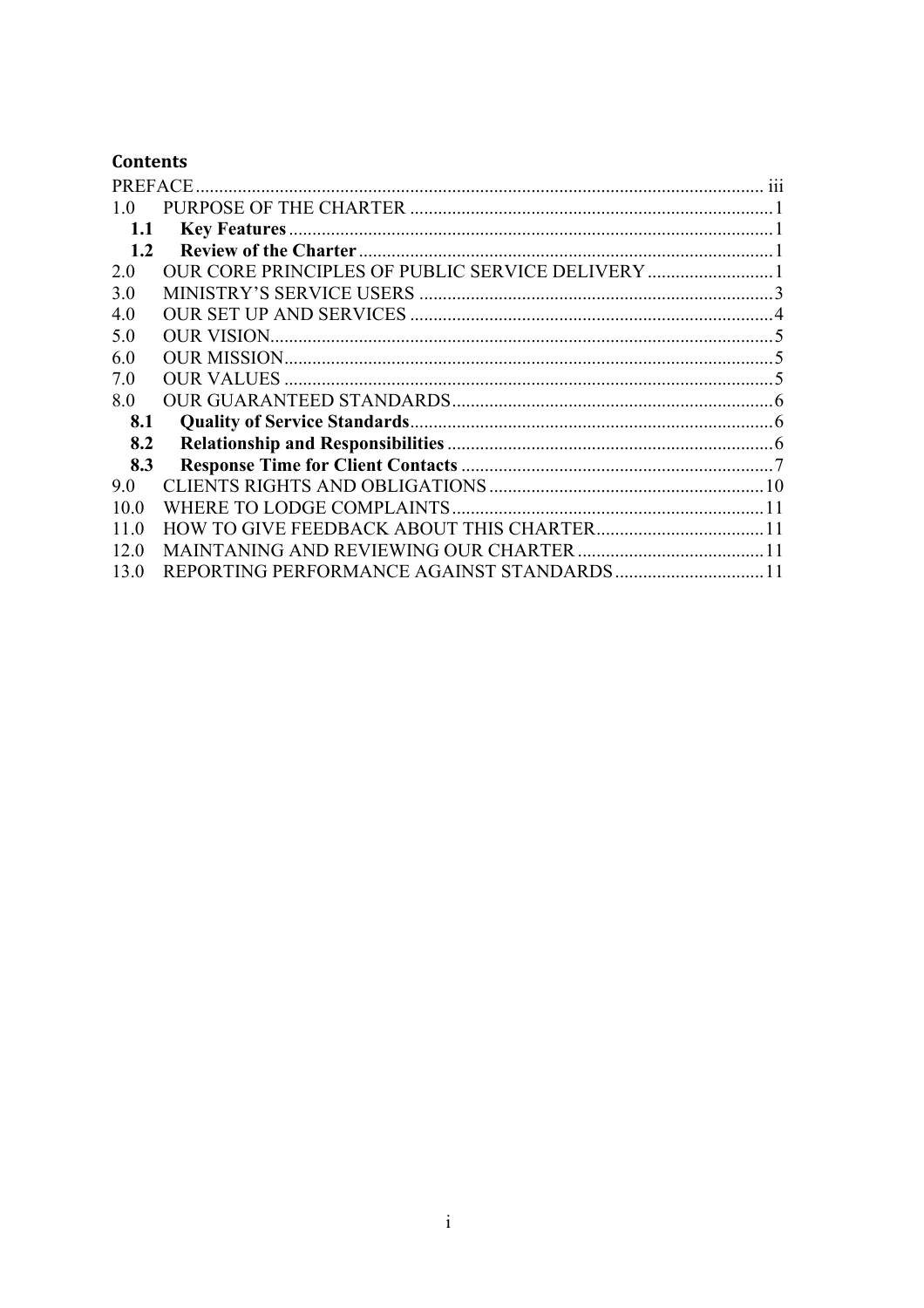# **LIST OF ABBREVIATIONS**

| <b>IMWG</b>  | Inter Ministerial Working Group       |
|--------------|---------------------------------------|
| TТ           | <b>Information Technology</b>         |
| <b>MOHSW</b> | Ministry of Health and Social Welfare |
| <b>MP</b>    | Member of Parliament                  |
| <b>NGOS</b>  | Non Governmental Organizations        |
| <b>VAT</b>   | Value Added Tax                       |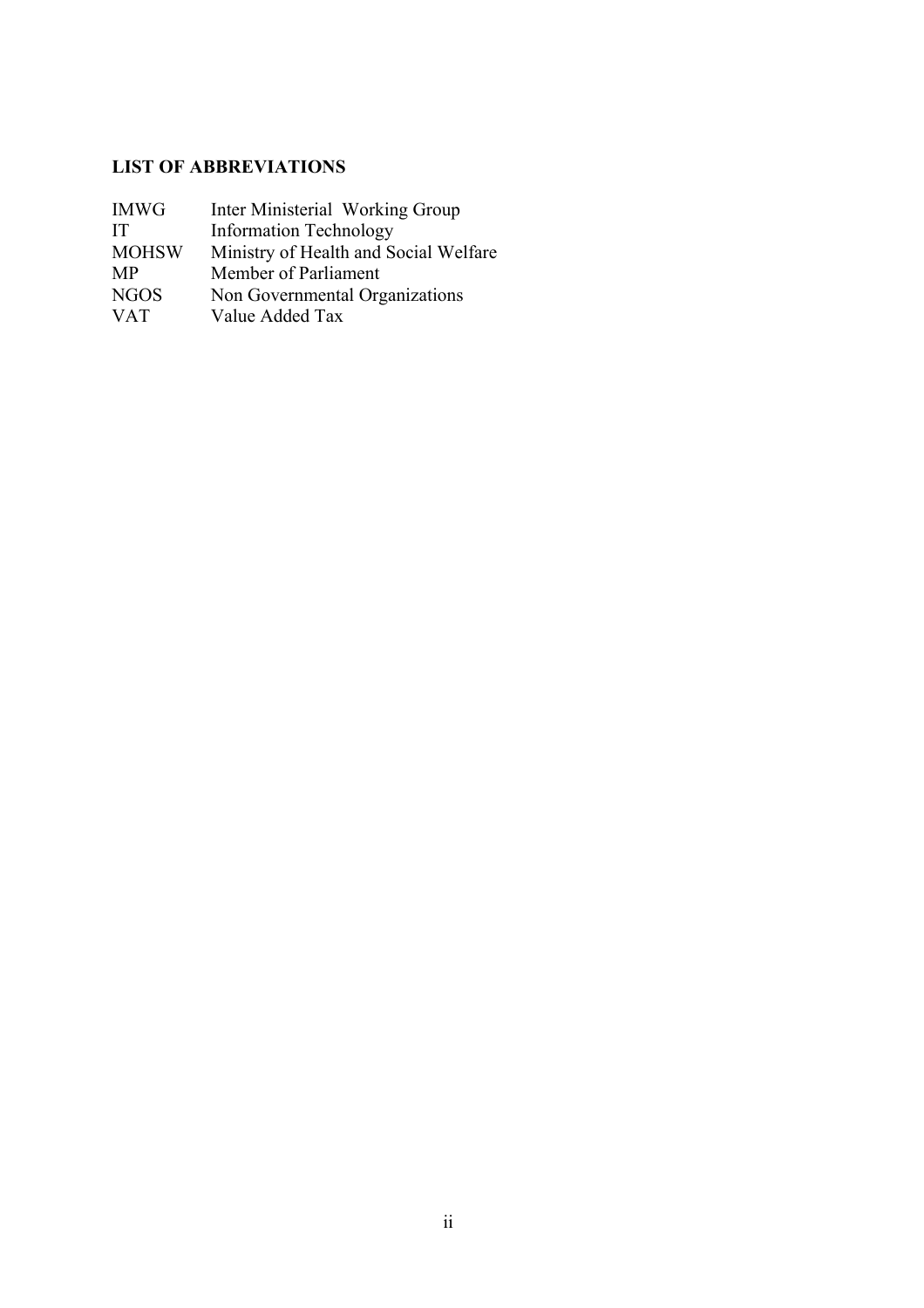### **PREFACE**

The Tanzania Government has recognized the potential benefits of using Client Service Charter as a tool to achieve sustainable changes towards a more customers-focused approach in the provision of health services. This Charter is a 'social pact' between the Ministry of Health and Social Welfare as a service provider on one hand, and the general public as clients, on the other. It specifies standards for service delivery, which we believe service users have a right to expect, and set out feedback and complaint handling mechanisms. This Charter has been developed through consultation with a cross section of clients and staff.

The Charter is intended to be a living document, for enhancing good working relationship with all of our clients, partners and staff. This will help us to achieve our aim of continuous improvement of the quality of the services we provide to the Tanzanian public, who are our principal customer. To support this process, there will be a dynamic monitoring and evaluation mechanism, and we urge all our users to utilise the mechanisms suggested so as to facilitate the evolution of a constructive dialogue with us.

Hon. Dr. Hussein Ali Mwinyi (MP) Date:..........................2013 Minister For Health and Social Welfare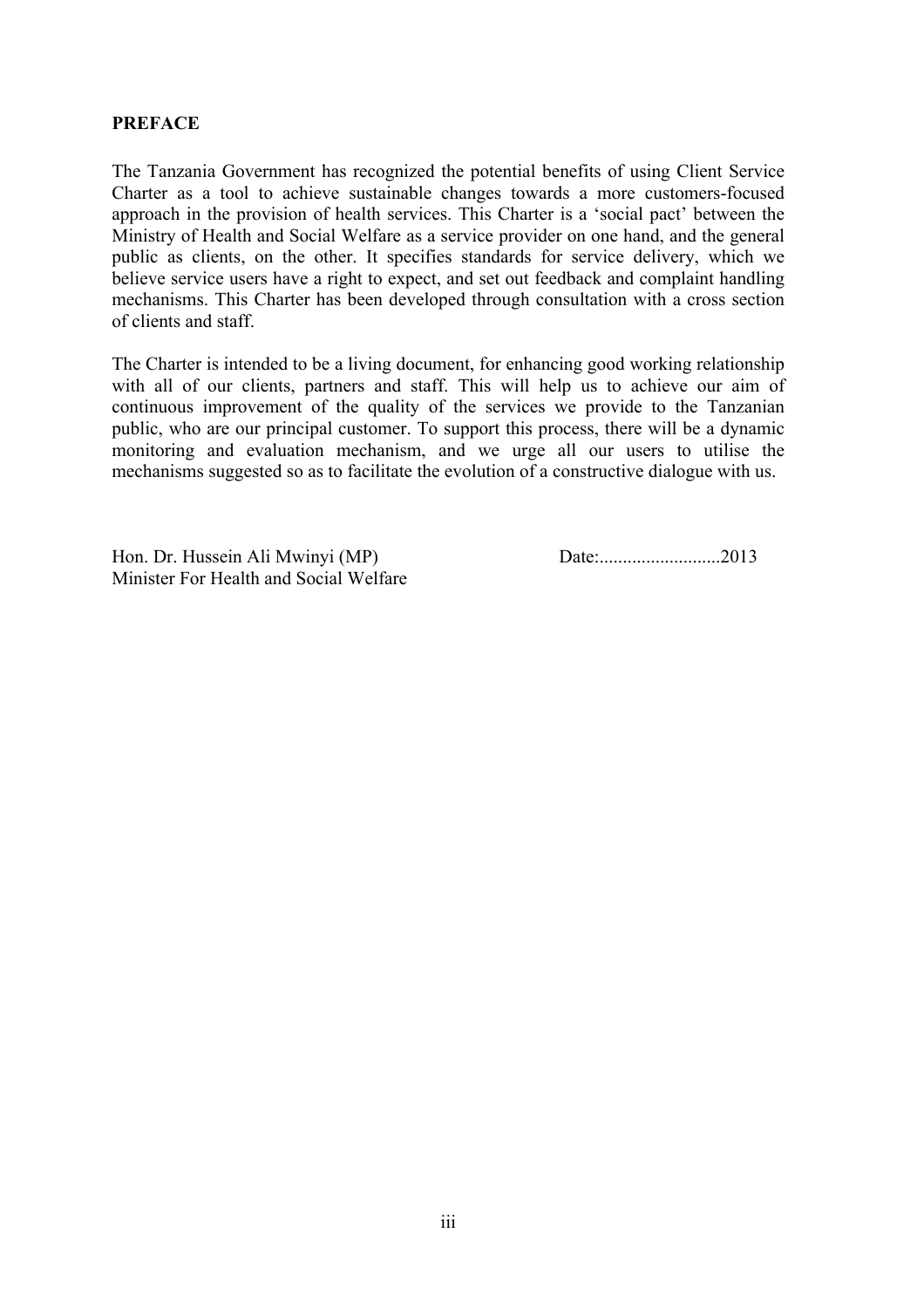### **1.0 PURPOSE OF THE CHARTER**

The main purpose of this Charter is to improve public awareness on the availability of quality services offered by the Ministry. Increased awareness will be enhanced through improving understanding of what we commit ourselves to do and how we can be contacted. We will further state clearly what clients should expect from us, while also indicating the machinery for finding solutions in the event of not being satisfied with our services.

We believe the Charter will help our clients to claim existing rights while providing transparent mechanisms for contact, complaint and accessibility.

#### **1.1 Key Features**

Details about our main clients and user groups and the services they should expect are summarized as follows:

- i. The standard of our services that users can expect to receive in the context of the key Result Areas that we have agreed upon and
- ii. The arrangements for sending complaints, brief information about how to contact us and get further information.

#### **1.2 Review of the Charter**

The review of this Charter will be conducted through independent surveys coupled with consultations and inputs from cross-section users.

This Charter will help the Ministry to set out services and standards that we commit to provide to our customers. It is our intention to ensure that, it remains current and that at all times it meets clients' needs.

## **2.0 OUR CORE PRINCIPLES OF PUBLIC SERVICE DELIVERY**

We commit ourselves through this charter to eight Core Principles of Public Services Delivery:-

#### **i. Standard of Service**

We will set clear standards of services that users can expect; we shall monitor and review our performance continuously, and we shall publish the results.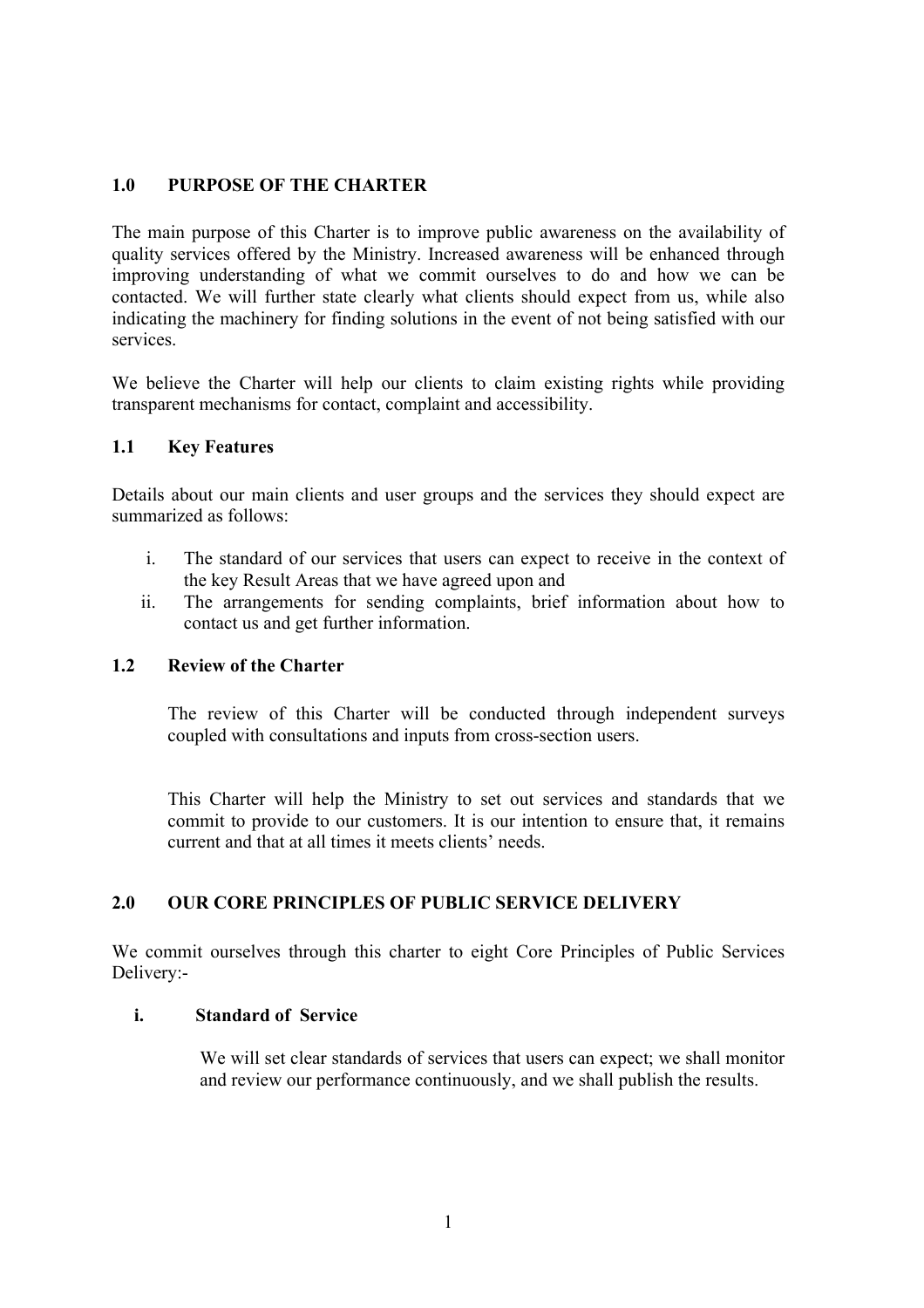#### **ii. Provision of information**

We will communicate clearly and effectively in simple language in order to be understood by people using our services; and we will provide our customers with information about our services, while annually giving an account of how we shall be performing.

#### **iii. Consult and Involve**

We will consult and involve present and potential users of our services as well as employees to solicit their views to improve the services provided.

#### **iv. Treat all fairly**

We will treat all people fairly, and pay particular attention to special groups.

#### **v. Put things right Responsiveness**

We will always respond timely; work on complaints and have clear, well publicized and easy to use complaints management procedure.

### **vi. Effective use of resources**

We will use resources effectively and efficiently in order to provide quality services

#### **vii. Innovate , Improve**

We will continually look for ways to improve quality services we offer.

### **viii. Work With Other Service Providers**

 We will work with other Ministries, Department, NGO's and other service providers to facilitate them deliver better services to their end users where we have responsibility for cross cutting issues

We will provide policy guidelines and standards of MOHSW's services to ensure quality services.

#### **ix. Information Technology**

We will maintain IT standards in line with national and international best practice.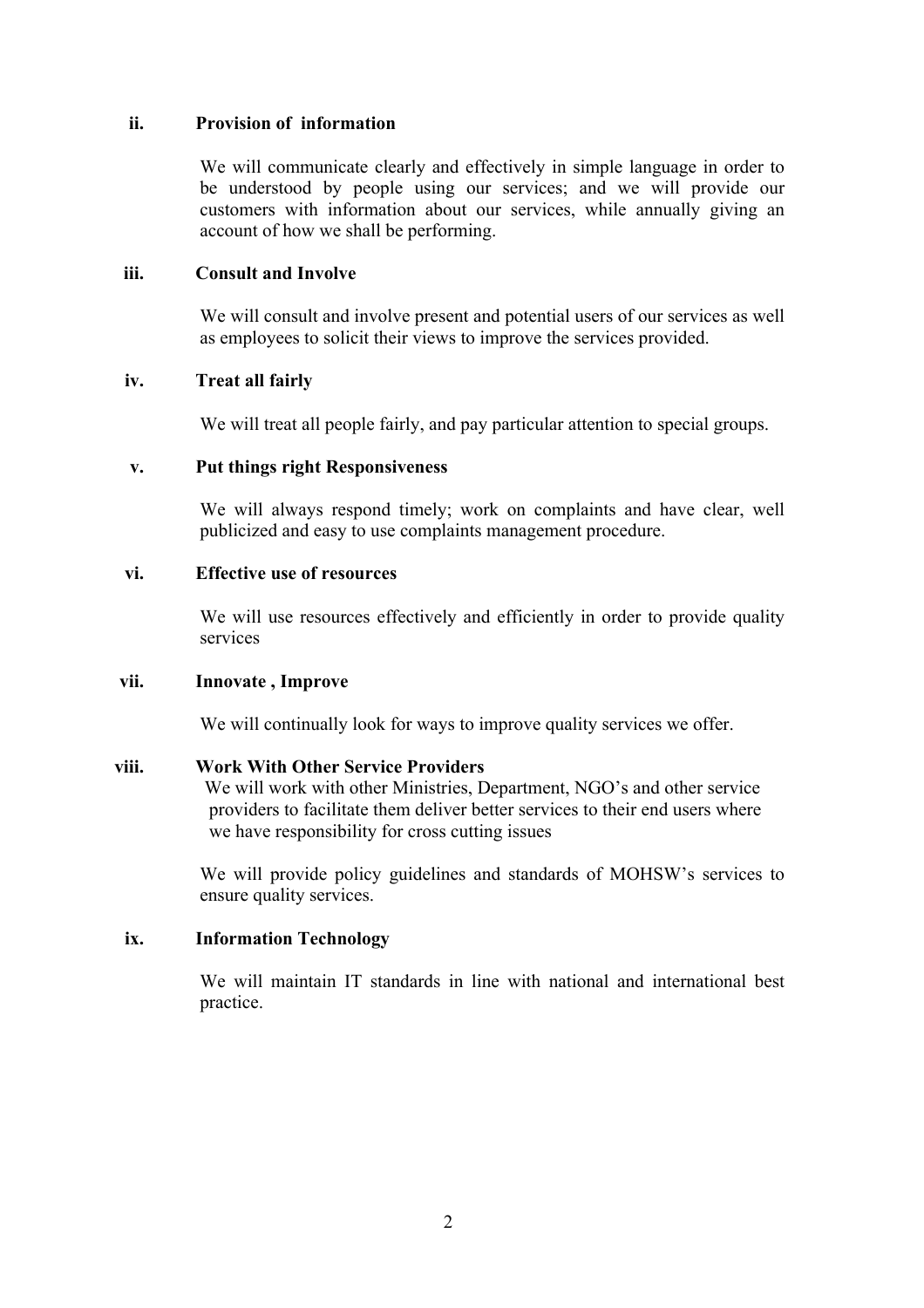### **3.0 MINISTRY'S SERVICE USERS**

.

MOHSW's Medium Term Strategic Plan (2009-2013) identifies the following main user groups and their expectations:-

### **1.1 The General Public including Patients**

- i. Equitable access to health and social welfare facilities.
- ii. Effective mechanisms for quality control and assurance of health and social welfare services.
- iii. Adequate and well qualified\allied health personnel.
- iv. Viable public health related interventions, including hygienic and sanitation programs.
- v. Effective programs on Immunization of under five children and women of childbearing age.
- vi. Good health education programs to ensure healthy life styles and practices.
- vii. Improve maternal and child health services.
- viii. Appropriate disease control programs.
- ix. A good health referral system.
- x. Provision of health and social welfare services to the vulnerable and the poor.
- xi. Programs to prevent and control epidemics.
- xii. Provision of affordable essential drugs equipment and supplies.

## **1.2 Ministries, Independent Departments, Agencies (MDAs) and Local Government Authorities**

- i. Clear Policy guidelines and standards including performance indicators
- ii. Information on Policy, Laws, regulations, e.t.c
- iii. Timely supply of essential drugs, equipment and supplies.

#### **1.3 Politicians**

- i. Clearly drafted and presented policy.
- ii. Effective implementation and coordination of policy.
- iii. Equitable access to health facilities.
- iv. Efficient and quality service delivery.

#### **1.4 The Business Community**

- i. Clear policy guidelines and standards.
- ii. Transparency.
- iii. Prompt payment for services rendered.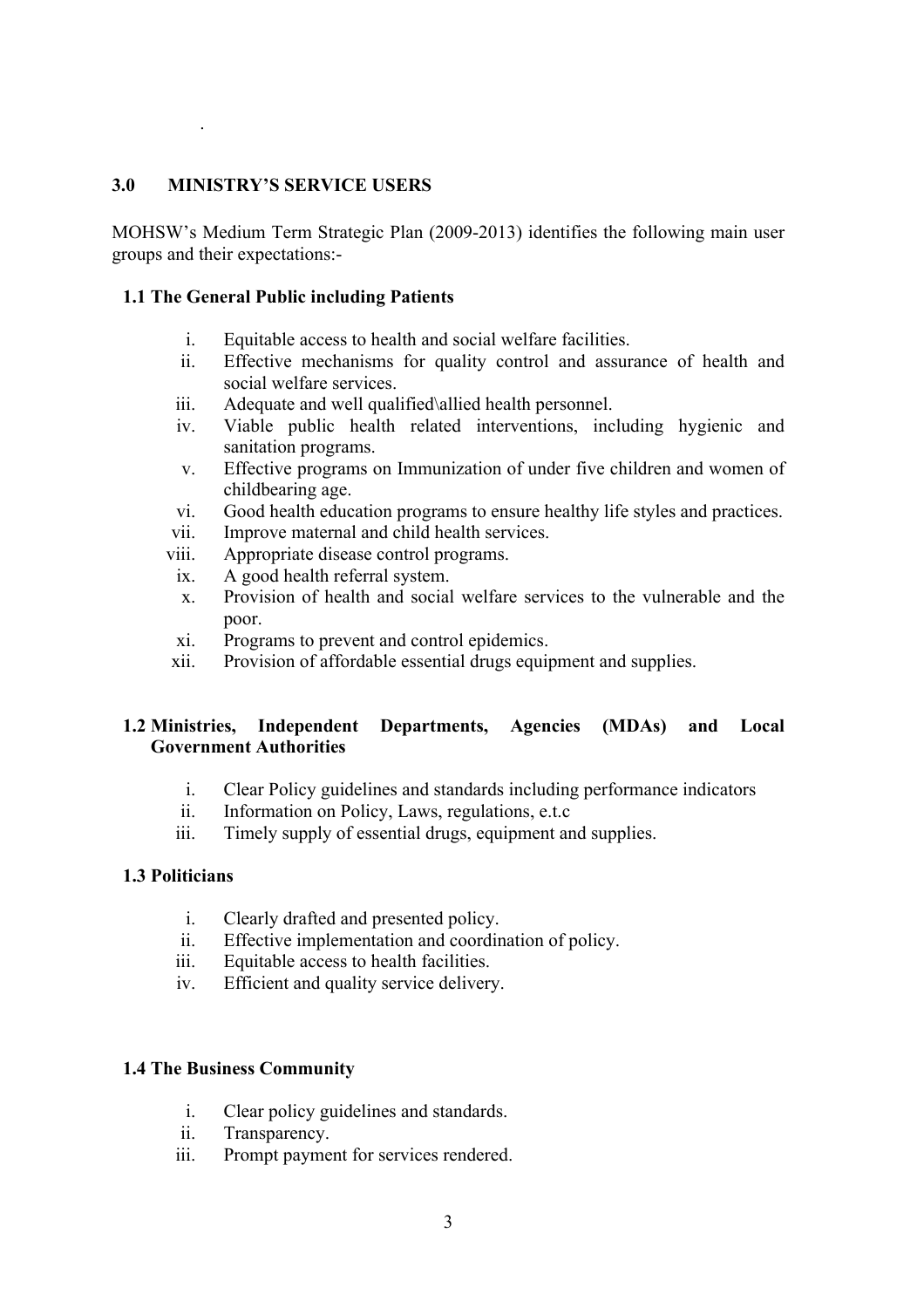## **1.5 Development Partners and NGOs**

- i. Clear policy guidelines and standards.
- ii. Transparency and efficiency.
- iii. Sustainable development programs.
- iv. Participation in sector programs design, delivery and evaluation.
- v. Proper resources Management and accountability.

## **1.6 Training Institutions including Students and Researchers**

- i. Clear policies, guidelines and standards.
- ii. Good incentives and working environment.
- iii. Regular review of curricula.
- iv. Regular feedback on matters that need intervention and follow up.

## **1.7 Professional Associations, Boards, Councils and Commissions**

- i. Clear policies, legislation, regulations, guidelines and standards.
- ii. Information on various Health sector issues.
- iii. Transparency and efficiency.
- iv. Updated legal framework for all health cadres.
- v. Efficient mechanisms for enforcing professionalism in the health care.
- vi. Efficient mechanisms for accessing public resources.

## **1.8 MOHSW Employees**

- i. Clear system of management of employees (Recruitment, promotion, disciplinary procedures, retirement benefits and line of management and accountability).
- ii. Clear career development programs including continuing education.
- iii. Adequate mechanisms for ensuring safety in the process of dispensing of their duties.
- iv. Transparent system for recognizing and rewarding innovations.
- v. Adequate participation in design and evaluation of health care and social welfare programs.
- vi. Conducive working environment including working space, tools and equipment.
- vii. Adequate financial and non-financial incentives.
- viii. Enough information on various Human Resource Development and Welfare issues.

## **4.0 OUR SET UP AND SERVICES**

In order to address and respond to the expectations, we have been restructured to reflect the need of a reforming Health Sector. We also have defined **eight** main Key Results areas in the MOHSW's Medium Term Strategic Plan 2009-2013 as follows:

- i. Accessible, equitable, cost effective, gender sensitive and corruption free quality health service.
- ii. Appropriate and adequate capacity of MOHSW and its institutions to effectively facilitate delivery of high quality health services to the public.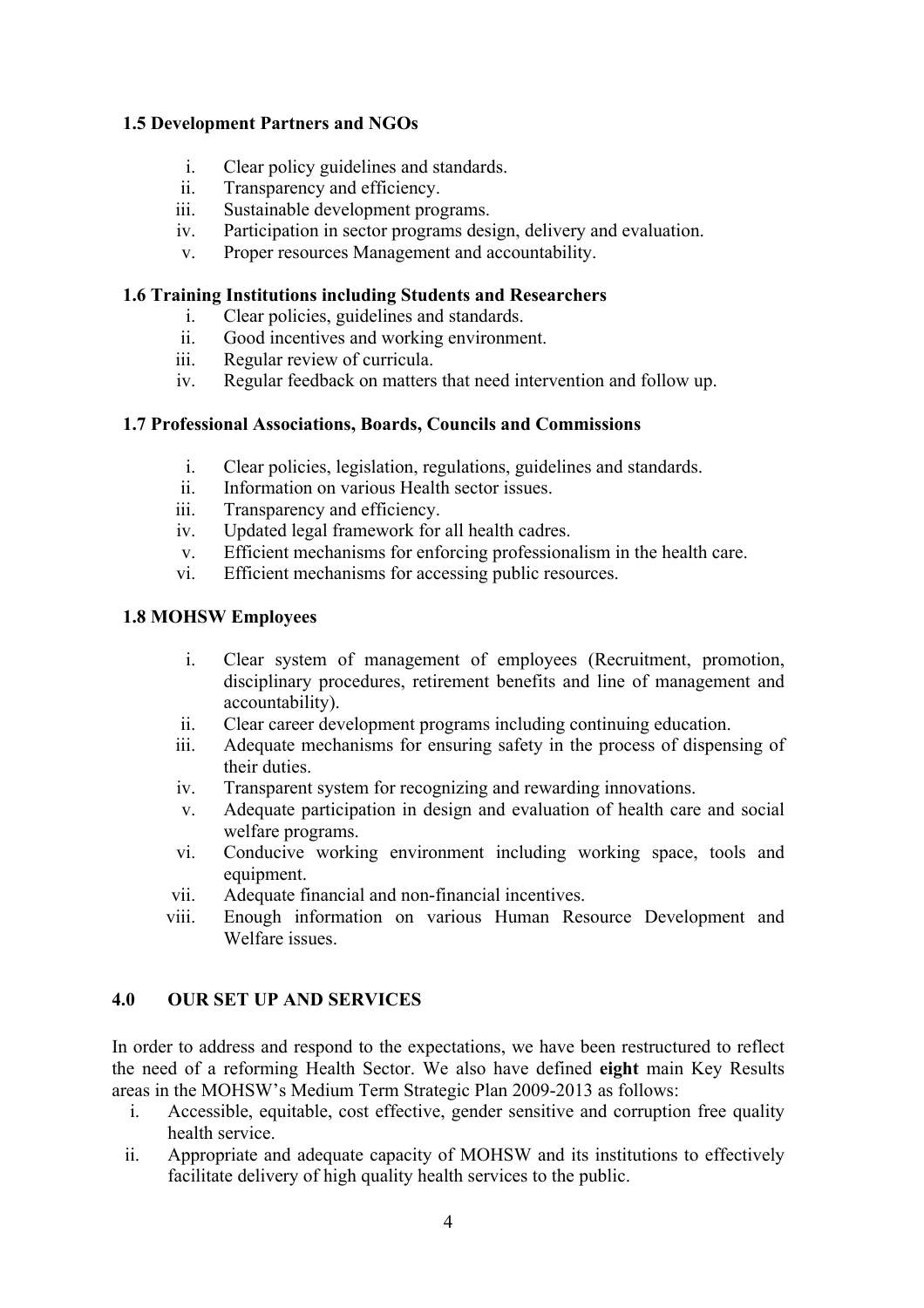- iii. Planning and decision making based on Health Management Information System and Research Results.
- iv. Awareness, prevention and control of communicable and non-communicable disease.
- v. Promotion of a public-private partnership in financing and delivery of health services.
- vi. Resources mobilization and management including financial management and accountability.
- vii. Healthy, clean and safe environmental.
- viii. The Ministry of Health performing core functions.

### **5.0 OUR VISION**

To have a healthy society with improved social wellbeing that will contribute effectively to individual and national development.

#### **6.0 OUR MISSION**

Committed to facilitate provision of basic health services that are of good quality, equitable, accessible, affordable, sustainable and gender sensitive.

### **7.0 OUR VALUES**

#### **7.1 Equitable service provision**

We will treat our clients equally, regardless of their social, economical and political differences. However, we will, take into account the needs of the disadvantaged groups when providing our services.

#### **7.2 Moral and Ethical Practices**

MOHSW's staff shall not seek or accept gifts, favours, or inducements, financial or otherwise, in the course of discharging duties. Likewise, we shall not offer gifts, favours or inducements. We shall not use public property or official time for our own private purpose, and we shall not use information acquired in the course of our official duties to gain personal financial or any other advantage.

#### **7.3 Professionalism**

We will adhere to professional ethics and conduct and will provide services of the highest professional standard.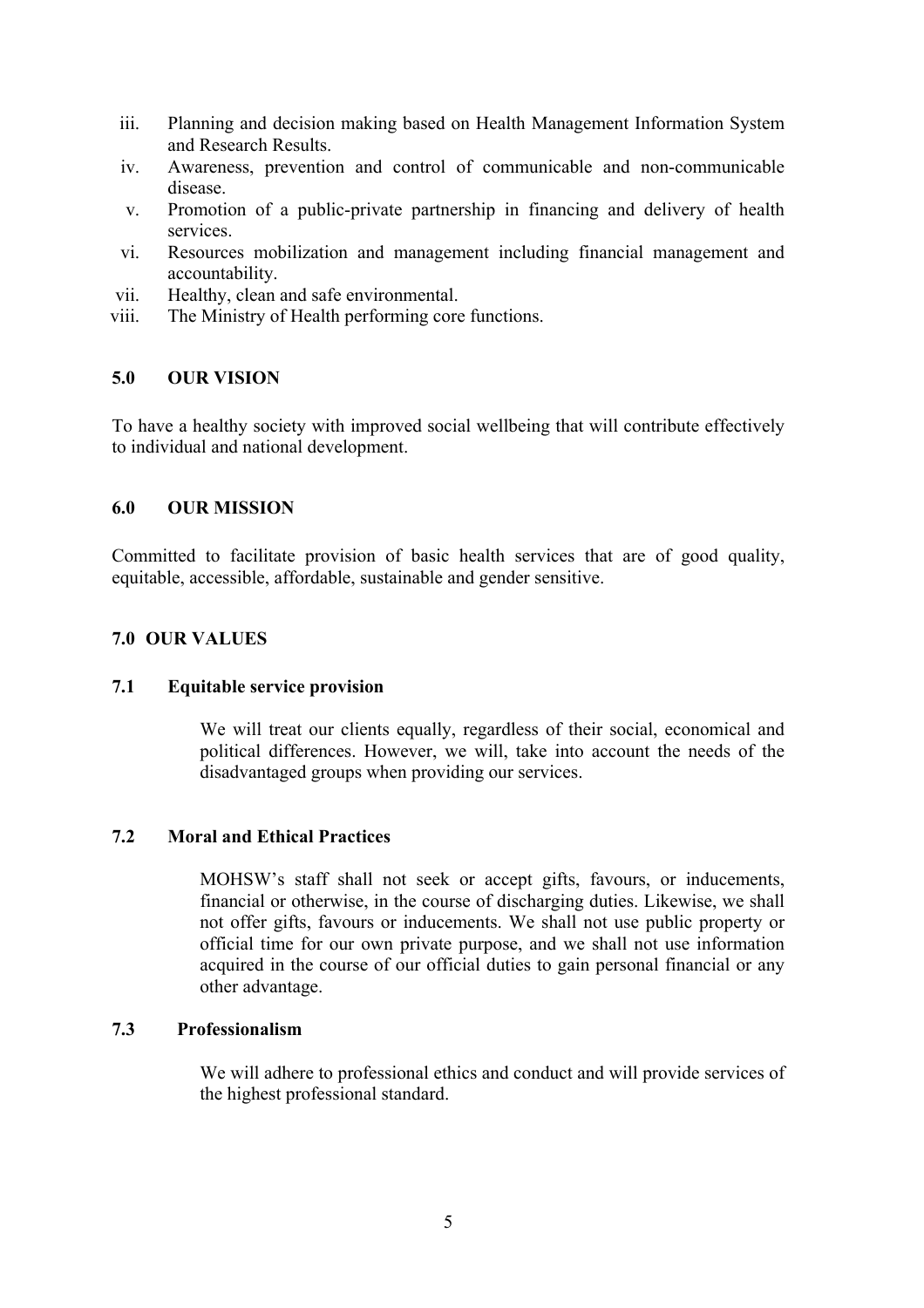## **7.4 Accountability**

We will continue to make ourselves accountable for our performance and operations.

### **7.5 Commitment**

We are committed to ensure that clients are provided with the best services and therefore MOHSW's staff will maintain the highest level of commitment to service delivery.

## **8.0 OUR GUARANTEED STANDARDS**

We will strive at all times to continuously improve the standards of services provided to our clients. The benchmark for assessing improvements against the required standards will be based on the following:-

### **8.1 Quality of Service Standards**

#### 8.1.1 Responsiveness

- i. We will deal with all emergencies as promptly as possible.
- ii. We will deal with requests promptly, as per set timeframes.

### 8.1.2 Clarity

We will provide clear, complete and relevant information to our clients on the type of service requested.

#### 8.1.3 Accountability

We will monitor our performance in accordance with set standards and give feedback.

### 8.1.4 Appropriateness

We shall ensure that we provide services that fit for our clients needs.

### **8.2 Relationship and Responsibilities**

We will maintain good working partnerships and excellent relationships with clients through clear understanding of mutual expectations, rights and responsibilities. We therefore promise to maintain the highest standards possible in respect of the following:

8.2.1 Advice

We will continue to provide consistent, accurate and impartial advice.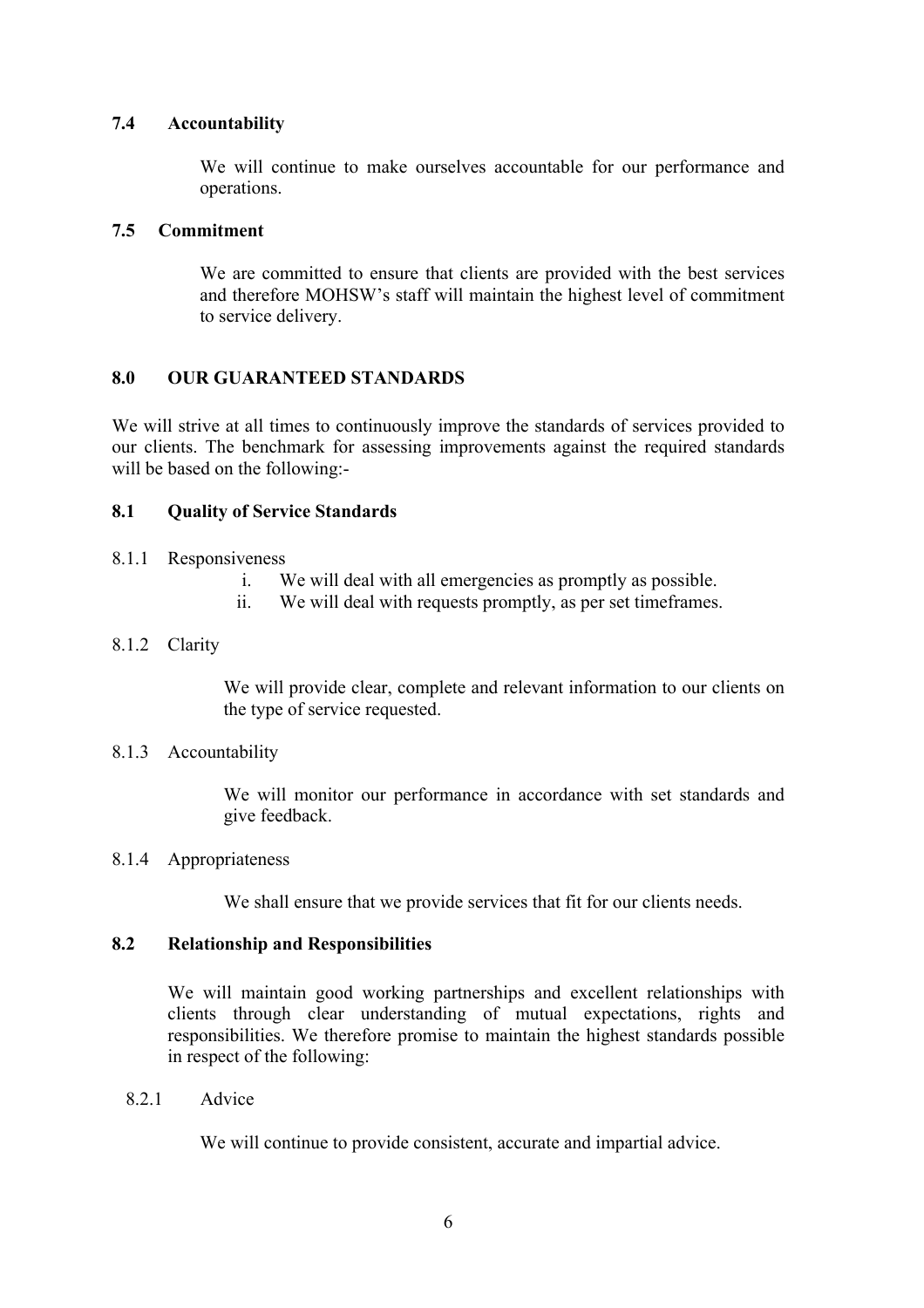#### 8.2 Staff Manner

We will continue to ensure that our staff are competent, friendly, helpful, respectful and sensitive to clients' needs.

### 8.2.2 Public Awareness

We will regularly inform you on our various services provided.

### 8.2.3 Guidelines Updated

We will regularly develop, update and maintain standards and guidelines for effective delivery of services.

### **8.3 Response Time for Client Contacts**

We will respond to all communication (letters, email, fax and telephone messages) as quickly as possible and always within fourteen working days from the date of receipt.

### **8.3 Response Time for Processing Core Activities**

8.3.2 Disasters\Emergency:

We will respond to disaster/emergency immediately within 48 hours from the time of receiving information on the incidence.

#### 8.3.3 Registration of Health Professionals

We commit ourselves to provide registration of Health Professionals within three (3) months for both locally trained personnel those trained abroad.

#### 8.3.4 Response to complaints

We commit ourselves to respond to complaints within 30 days from the date the complaint is lodged

#### 8.3.5 License for private maternity and nursing homes

We commit ourselves to provide license for private maternity and nursing homes within three (3) months from the date of receipt of application.

#### 8.3.6 List of academic entrants:

We commit ourselves to release the list of selected academic entrants within 3 months after the deadline of applications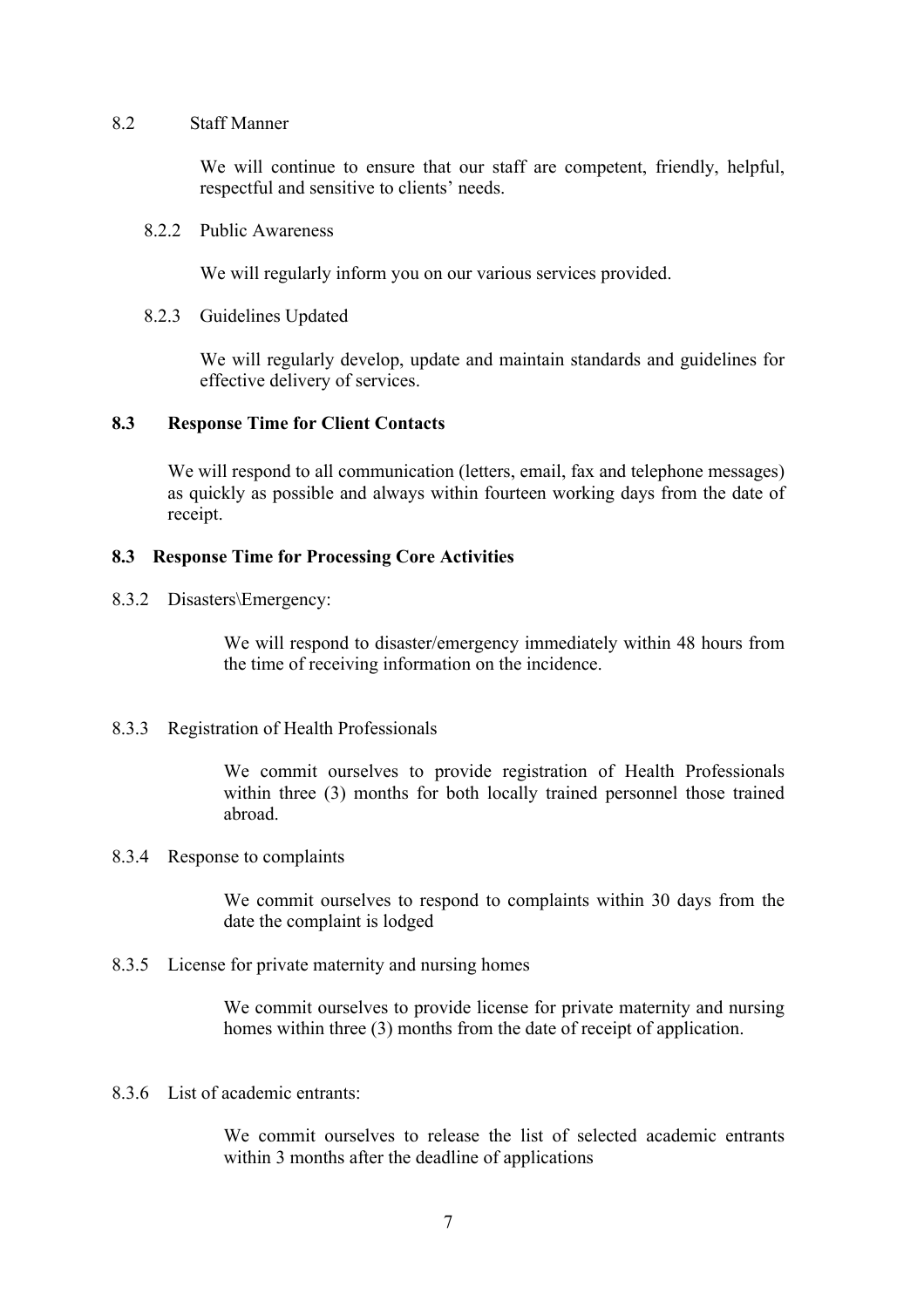#### 8.3.7 Certificates:

We commit ourselves to issue academic certificates within two months after examination results.

#### 8.3.7.1 Scholarships

We commit ourselves to provide information on scholarship award by August of every year.

#### 8.3.8 Joining Instructions to Training Institution

We commit ourselves to provide joining Instructions to selected candidates within one month prior course commencement.

#### 8.3.9 Student Academic and disciplinary Appeals

We commit ourselves to deal with students' academic and disciplinary appeals within 2 weeks upon receipt of appropriate and relevant documents.

#### 8.3.10 Disbursement of Funds to Institutions:

We commit ourselves to disburse funds to the institutions within 5 working days from the date of receipt of Warrant of Fund.

#### 8.3.11 Health messages

We commit ourselves to provide early warning signs on epidemics and environmental health hazards through health promotion within 3 days from the date of receipt of information.

#### 8.3.12 Processing requests

We commit ourselves to process requests of essential equipment, instruments and drugs including vaccines within 5 days upon reception of the request.

#### 8.3.13 Processing of referral of patients abroad

We commit ourselves to process and approve referrals of patients abroad within four weeks with exception to emergency cases.

#### 8.3.14 Maintenance of Medical equipment

We commit ourselves to process requests for maintenance of medical equipment within 2 weeks from receipt of requests.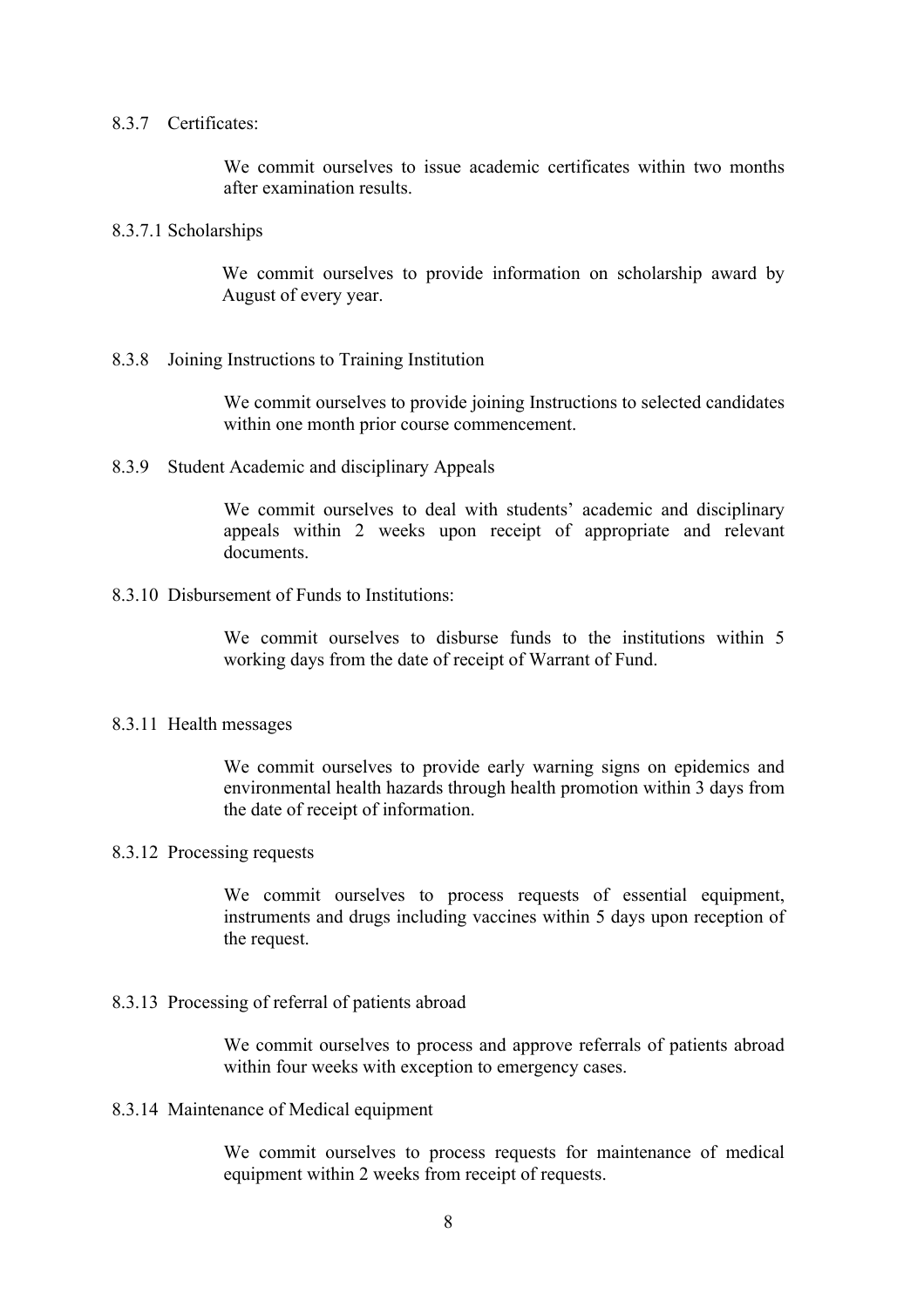8.3.15 Registration of health facilities

We commit ourselves to provide registration of health facilities within three months from the date of receipt of applications.

8.3.16 Application for VAT exemptions

We commit ourselves to process applications for VAT exemptions within 3 days from the date of receipt of applications.

#### 8.3.17 Work Permits

We commit ourselves to process applications for work permits for foreigners within 45 days from the date of receipt of application.

8.3.18 Licence for children's homes

We commit ourselves to process application for children's home licence within 30 working days.

#### 8.3.19 Registration of Day care centres

We commit ourselves to process application for registration of day care centre within 30 working days.

### 8.3.20 Adoption permits

We commit ourselves to process application of adoption permits within 30 days.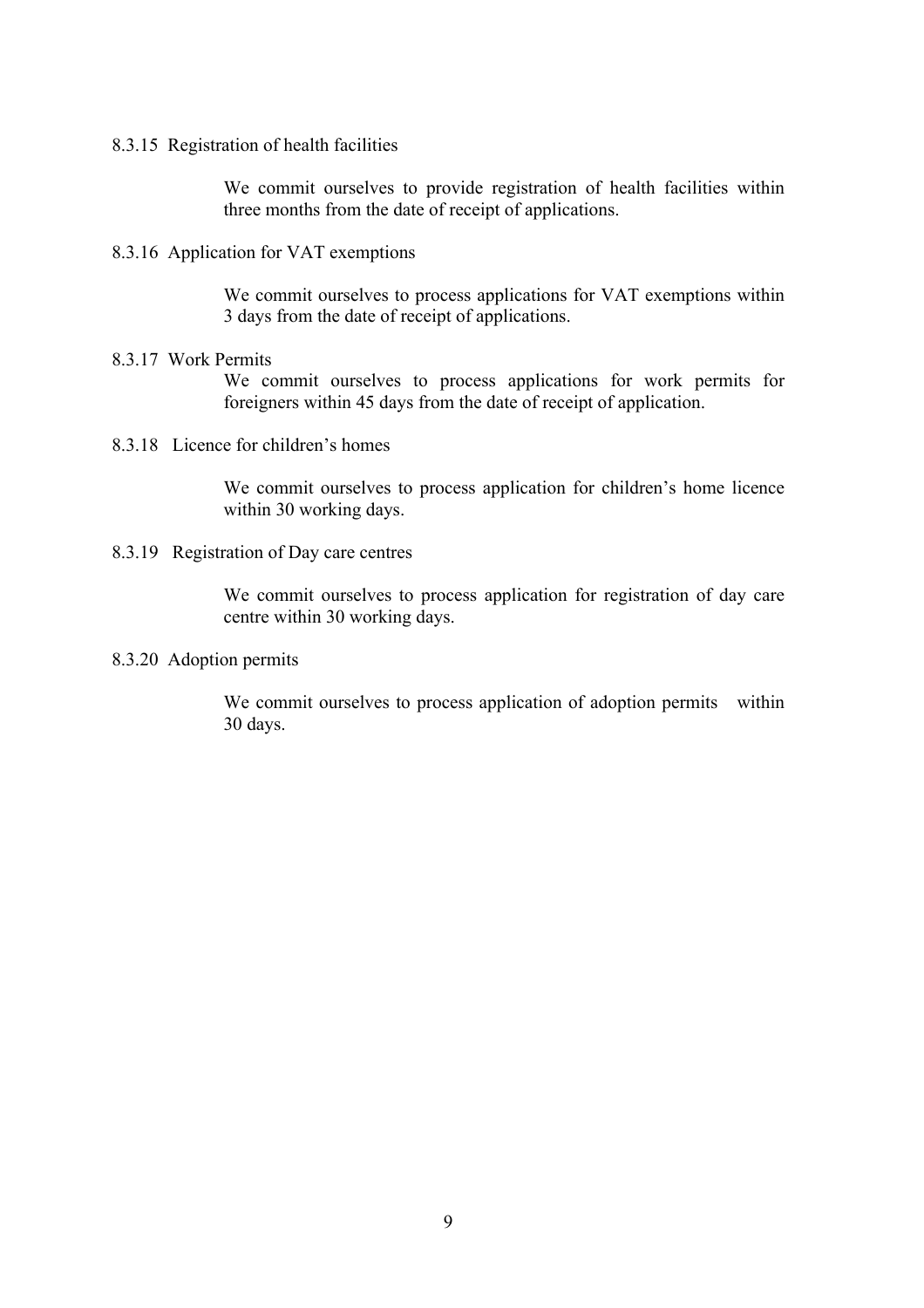### 8.3.21 Telephone Service

We commit ourselves to respond promptly to outside and inside telephone calls. We promise to interact diplomatically and value others through effective communication.

### 8.3.22 Appointments

We commit ourselves that all appointments will take place within the appointment time.

## **9.0 CLIENTS RIGHTS AND OBLIGATIONS**

We have attempted in this charter to set out our service promises in respect of what we believe clients have a right to expect in terms of standards of service delivery. We believe that clients' rights extend to the following:

### 9.1 **Rights to information**

We will readily avail information pertaining to services provided to our clients, and we shall put in place mechanisms to ensure availability of such information. In addition clients have the right to:

- i. Review and appeal in accordance with established procedures;
- ii. Lodge complaints;
- iii. Privacy and confidentiality;
- iv. Access in arriving at solutions or recommendations to address problems; and
- v. Be treated with respect.

#### . **9.2 Obligations**

In order to help us to deliver good services and maintain ongoing relationship the following obligations should be observed to:

- i. Treat our staff with courtesy;
- ii. Not offer gifts, favours or inducements to our staff, or to solicit the same;
- iii. Attend schedule appointments punctually;
- iv. Respond to requests for information by us thoroughly and timely;
- v. Abide with the legal requirement, which make you eligible for services sought; and
- vi. Comply to codes of conduct and behaviour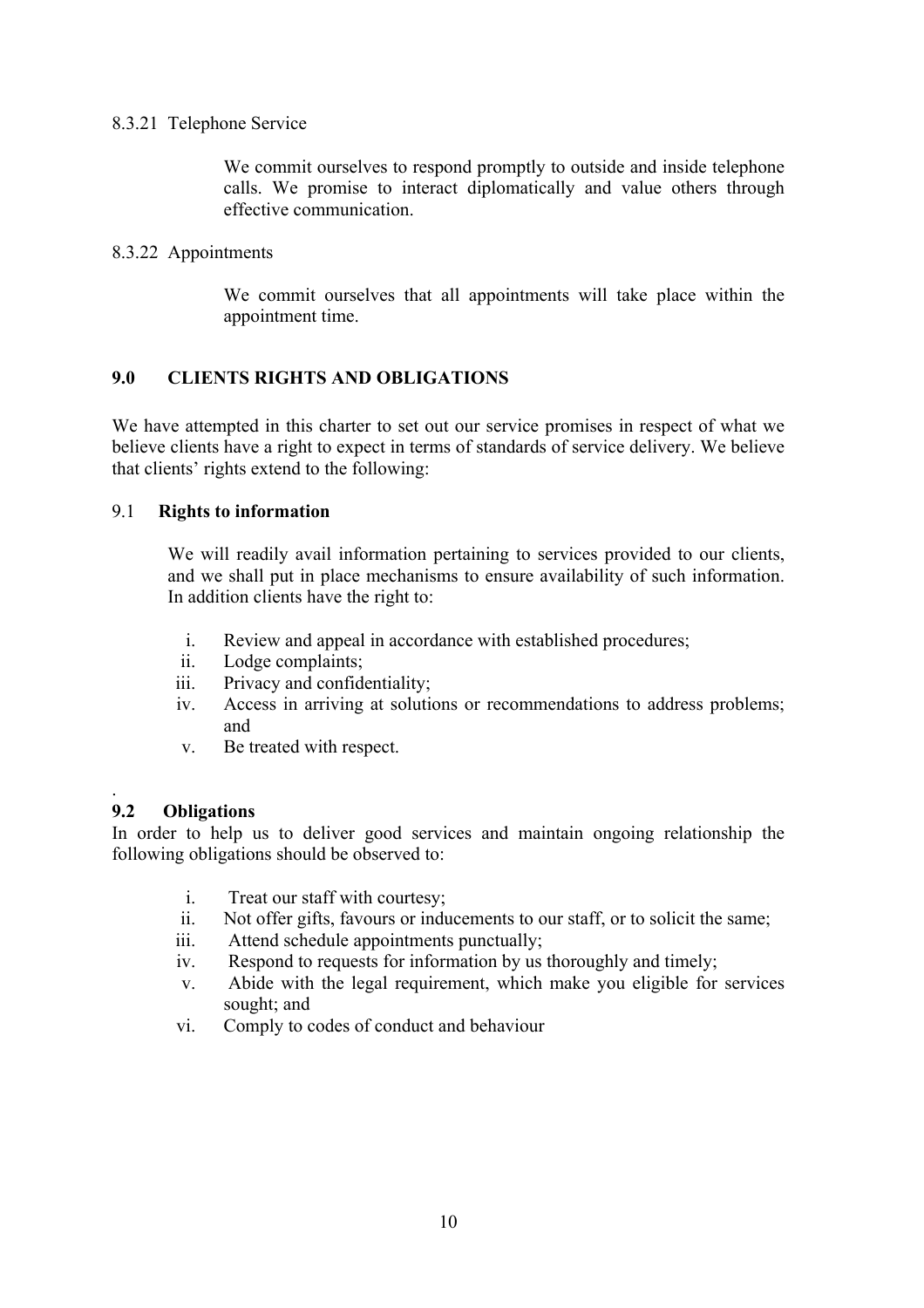## **10.0 WHERE TO LODGE COMPLAINTS**

Complaints may be lodged direct through direct submission the office, postal address, telephone, suggestion box, fax, or e-mail by contacting the following:

**The Permanent Secretary, Telephone :( +255) 022 2122194 Ministry of Health and Social Welfare, Fax :( +255) 022 2131365 Samora Avenue\Mirambo Street**

**P.O.Box 9083, Dar es Salaam. United Republic of Tanzania E-mail: info@moh.go.tz**

We are open to the public from 0730hrs to 1530hrs, Monday to Friday, but not on public holidays.

## **11.0 HOW TO GIVE FEEDBACK ABOUT THIS CHARTER**

Comments and suggestions should be sent to the following address:

**The Permanent Secretary, Telephone :( +255) 022 2122194 Ministry of Health and Social Welfare, Fax :( +255) 022 2131365 P.O.Box 9083, Dar es Salaam.**

**For attention: Director of Administration and Human Resources Management E-mail: info@moh.go.tz**

## **12.0 MAINTANING AND REVIEWING OUR CHARTER**

To facilitate the process of review we shall continuously consult with a cross-section of clients and stakeholders.

### **13.0 REPORTING PERFORMANCE AGAINST STANDARDS**

We will continuously make ourselves publicly accountable for our performance and operations by publishing our Client Service Charter and information on compliance to the promises and commitments.

In addition, we will regularly monitor the level of clients' awareness of the charter. And the information obtained will form part of the process of annual self-assessment.